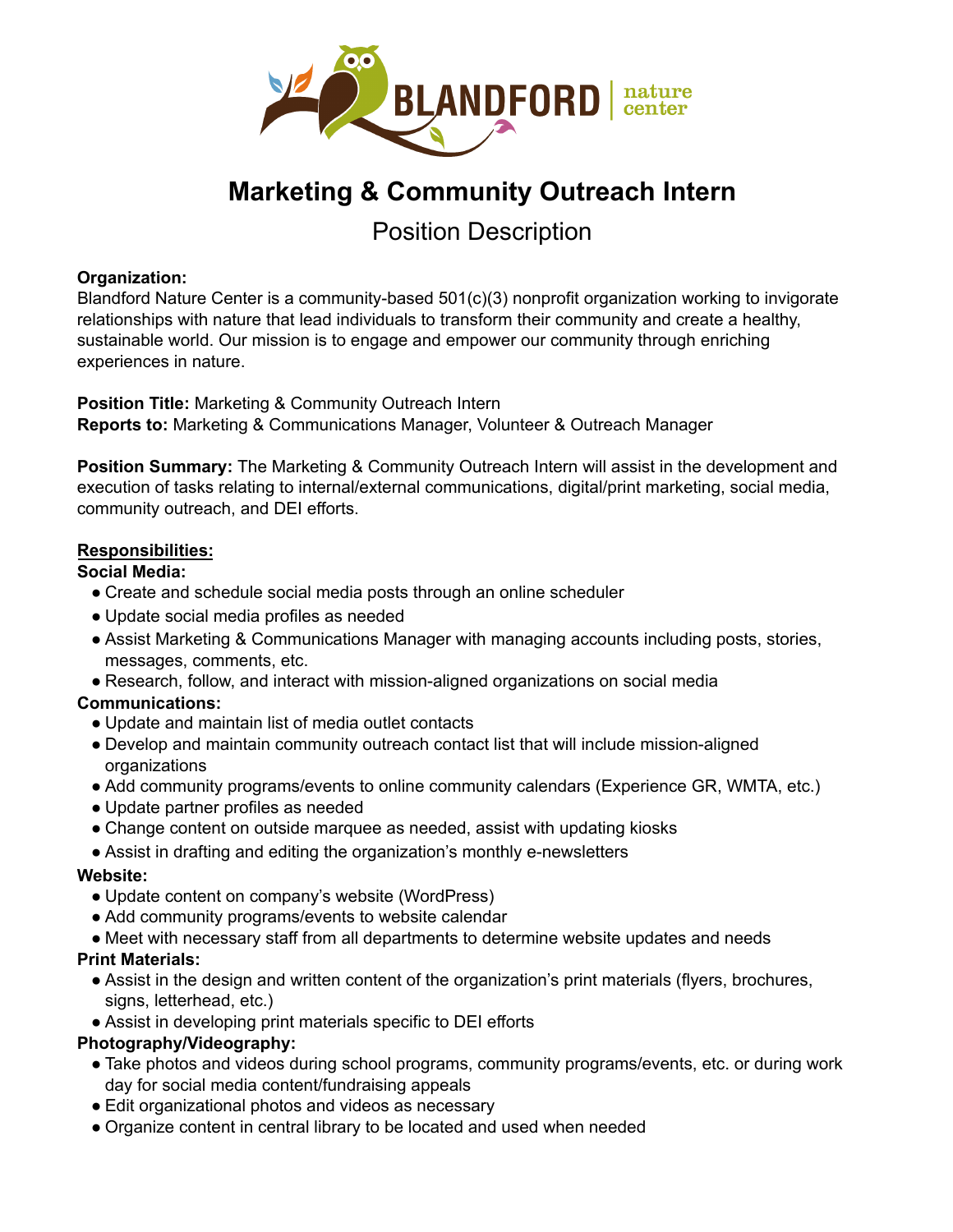# **Outreach:**

- Visit local partner organizations to drop off flyers, brochures, and other marketing materials as well as pick up materials provided by other organizations
- Attend tabling events in the community to promote Blandford and show community support

# **Preferred Qualifications:**

Candidate should be a student at an accredited community college or university. Primary study areas could include marketing, communications, Advertising/PR, graphic design, or related field:

- Excellent written/verbal skills and communication
- Ability to learn new tasks quickly and manage multiple duties at a time
- Ability to work weekends and late evenings during certain programs & events
- Proficient in Microsoft Office (Word, Excel, PowerPoint, etc.)
- Experience in Adobe programs (PhotoShop, Premiere Pro, etc.) and/or other design programs
- Experience with camera operation, editing, and photo/video production
- Experience working with management systems (Constant Contact, Donorsnap, YAMM, etc.)

# **Time Commitment:**

- Average 15-20 hours per week
- Candidate has ability to create own schedule within normal business hours (Monday-Saturday, 9am-5pm)
- Some evenings and weekends may be required for special events and programs
- Seasonal position starting early-June and ending late-August, with the possibility of extending the internship.

#### **Compensation:**

- Complimentary Family Membership
- Total Stipend of \$2,500

# **To Apply:**

Please send the following documents electronically to [internships@blandfordnaturecenter.org](mailto:internships@blandfordnaturecenter.org):

- Cover letter
- Resume
- Full contact information for three (3) professional references

#### **Interviews will begin as qualified application packages are received. This position is open until filled.**

#### **Blandford Nature Center's Mission:**

To engage and empower our community through enriching experiences in nature.

# **Blandford Nature Center's Vision:**

A thriving, diverse community that supports a healthy, natural world.

# **Blandford Nature Center's Values:**

- **Inclusion:** Intentionally welcoming and embracing everyone.
- **Stewardship:** Responsibly using and caring for all our resources.
- **Integrity:** Demonstrating honesty, authenticity, and transparency within our organization and community.
- **Experiential:** Providing direct opportunities to enjoy, explore, and learn in nature.
- **Partnership:** Connecting and collaborating to effectively serve our community.
- **Innovation:** Using creativity and curiosity to continuously improve.